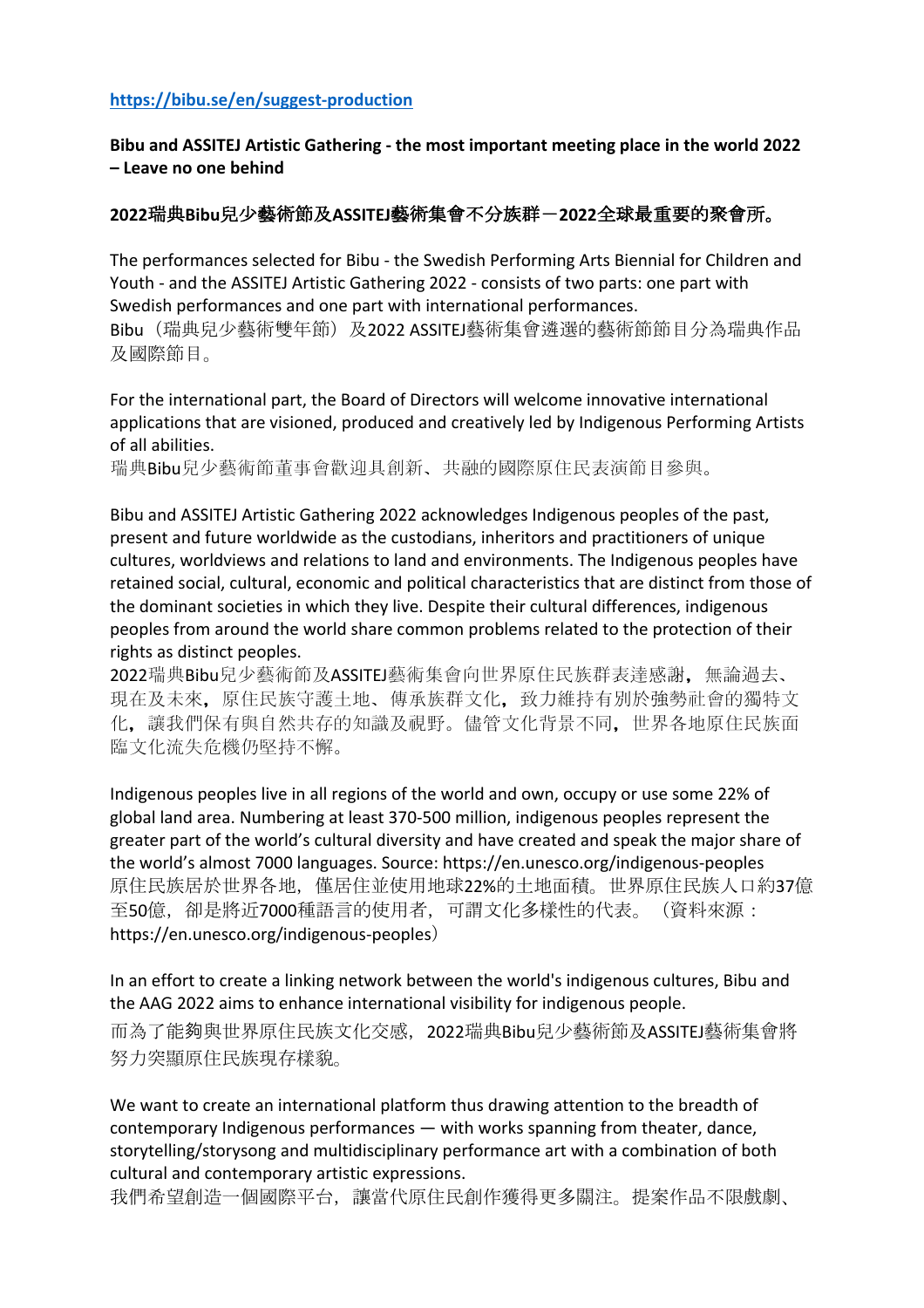舞蹈、說故事及各種跨界創作,唯須含括文化內涵及當代表達能力。

----------------

Bibu and the AAG 2022 wants to engage with Indigenous communities locally, nationally and globally to celebrate Indigenous arts and culture.

2022瑞典Bibu兒少藝術節及ASSITEJ藝術集會與瑞典及國際原住民社群一起頌揚原住民 藝術及文化。

We invite applications of performances coming from or being produced by and with Indigenous Peoples of all abilities and being directed towards an audience of children, youth and families of all abilities.

本徵件計畫將邀請不限地區、族別身份與文化差異的原住民族,針對兒童及青少年進 行創作或製作提案。

Indigenous performance means:

原住民表演定義:

Creatively controlled by Indigenous peoples.

由原住民族主導的創作

Produced by an Indigenous organisation or independent Indigenous producer. 由原住民相關組織或原住民獨立製作人所製作的表演

If the work is a collaboration between Indigenous/non-Indigenous artists, then 50% creative control needs to rest in the Indigenous collaborator.

共同創作內容者,該內容需有50%以上為原住民主導的創作或製作

If the work is produced by a non-Indigenous company, then the work must be creatively controlled by Indigenous artists and/or company.

為共同製作之節目,該創作內容仍為原住民藝術家或單位主導

If the work presents or deals with traditional Indigenous story, knowledge and/or customs then compliance with Indigenous Cultural Intellectual Property Laws must be evidenced. This also applies to works presented by Indigenous artists and/or companies.

如作品與原住民傳說、知識或慣習有關,應確保及證明未侵犯原住民族智慧財產權。 原住民創作者亦應確認其使用權利。

Works that present sacred or traditional knowledge must comply with protocols that evidence permissions given by appropriate Lore/Law Keepers, Elders and Community Leaders for the artist/company to present cultural material.

作品內容如涉及信仰或傳統智慧,應取得該族群、部落長老之同意,並確認可使用之 範圍。

The international performances will be selected by an international jury consisting of six artists and leaders from a global representation of Indigenous Peoples.

提案作品將由國際評審團遴選之。國際評審團成員為6位來自各原住民(組織)代表。

Read more about the members here: https://bibu.se/en/internationella-radet-2022 關於國際評審團成員:https://bibu.se/en/internationella-radet-2022

If you would like to suggest a productions for Bibu 2022, submissions are only accepted through the fill in the form below. Applications must be submitted no later than October 1st 2021.

如有推薦作品。提案方式請按照以下表填寫。申請須於2021年10月1日前完成。